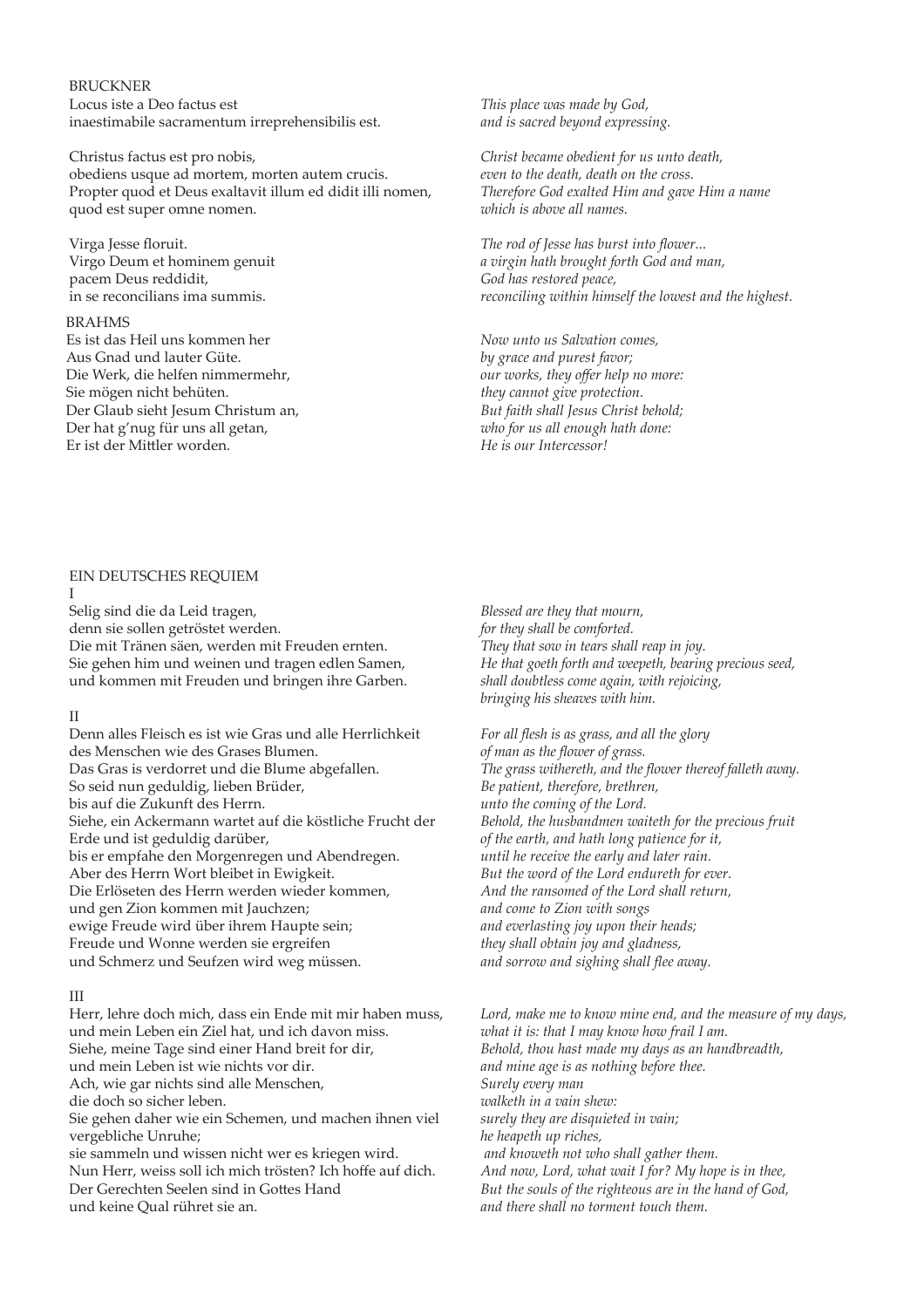#### IV

Wie lieblich sind deine Wohnungen, Herr Zebaoth! Meine Seele verlanget und sehnet sich nach den Vorhöfen des Herrn; mein Leib und Seele freuen sich in dem lebendigen Got. Wohl denen, die in deinem Hause wohnen, die loben dich immerdar.

### V

Ihr habt nun Traurigkeit aber ich will euch wieder sehen und euer Herz soll sich freuen und eure Freude soll niemand von euch nehmen. Sehet mich an ich habe eine kleine Zeit Mühe und Arbeit gehabt und habe grossen Trost funden. Ich will euch trösten, wie Einen seine Muter tröstet.

#### VI

Denn wir haben hie keine bleibende Stat, sondern die zukünftige suchen wir. Siehe, ich sage euch ein Geheimnis. Wir werden nicht alle entschlafen, wir werden aber alle verwandelt werden; und dasselbig plötzlich, in einem Augenblick, zu der Zeit der letzten Posaune. Denn es wird die Posaune schallen, und die Totenwerden auferstehen unverweslich, und wir werden verwandelt werden. Dann wird erfüllet das Wort, das geschrieben steht. Der Tod is verschlungen in den Sieg. Tod, wo ist dein Stachel? Hölle, wo ist dein Sieg? Herr, du bist würdig zu nehmen Preis und Ehre and Kraft, denn du hast all Dinge geschafen, und durch deinen Willen haben, sie das Wesen und sind geschaffen.

### *How amiable are thy tabernacles, O Lord of hosts! My soul longeth, yea, even fainteth for the courts of the Lord, my heart and my fesh crieth out for the living God. Blessed are they that dwell in thy house; they will still be praising thee.*

*And ye now therefore have sorrow, but I will see you again, and your heart shall rejoice, and your joy no man taketh from you. Ye see how for a litle while I labour and toil, yet have I found much rest. As one whom his mother comforteth, so will I comfort you*

*For here have we no continuing city, but we seek one to come. Behold, I shew you a mystery; We shall not all sleep, but we shall all be changed. In a moment, in the twinkling of an eye, at the last trump; for the trumpet shall sound, and the dead shall be raised incorruptible, and we shall be changed. Then shall be brought to pass the saying that is writen. Death is swallowed up in victory. O death, where is thy sting? O grave, where is thy victory? Thou art worthy, O Lord, to receive glory and honor and power, for thou hast created all things, and for thy pleasure they are and were created.*

#### VII

Selig sind die Toten, die in dem Herrn sterben, von nun an. *Blessed are the dead which die in the Lord from henceforth: Yea,*  Ja, der Geist spricht, dass sie ruhen von ihrer Arbeit, denn ihre Werke folgen ihnen nach.

*saith the Spirit, that they may rest from their labours; and their works do follow them.*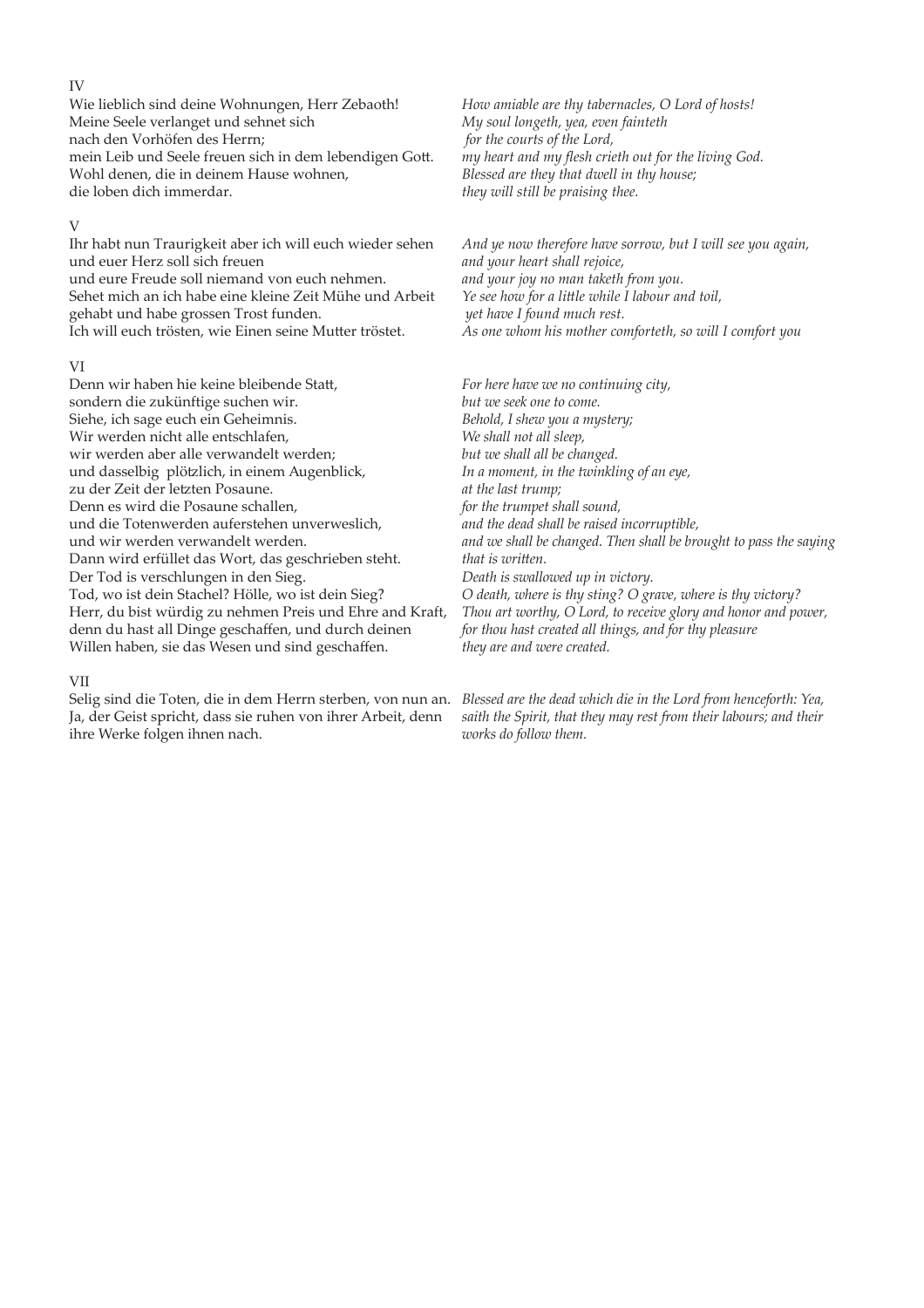# THE ENGLISH CHAMBER CHOIR

The English Chamber Choir is based in the City of London, where it rehearsed regularly for many years at the Church of St Andrew-by-the-Wardrobe, near Blackfriars. Locally it participates in events at the Mansion House and various City Livery Company Halls, has sung in the première of a work by John Tavener in St Paul's Cathedral, and given concerts in the Barbican. Elsewhere in London it appears regularly with the Belmont Ensemble at St Martinin-the-Fields, at the South Bank, St John's Smith Square and several other churches and prominent music venues. It has also sung for HM The Queen at Buckingham Palace and Windsor Castle. The Choir has a long history of involvement with commercial music: it sang in the first performance and the recording of Rick Wakeman's *Journey to the Centre of the Earth* at the Royal Festival Hall in January 1974, in 2014 completed the 40th anniversary UK tour and in July 2019 appeared in the final UK performances also at the Royal Festival Hall. It has also worked with Vangelis, Eric Lévi (the *Era* project) and many other international artists and has numerous radio and TV credits. It has sung several times at the Royal Albert Hall in 'live music to film' screenings of iconic films including *Gladiator*, *Close Encounters of the Third Kind,* and the first two *Harry Potter* movies, collaborating with the Royal Philharmonic Concert Orchestra and the BBC Concert Orchestra. Recently it returned to the Albert Hall in December for *The Muppet Christmas Carol.*

Further afield the Choir has toured in Belgium, Bulgaria, France, Greece and Switzerland. The Choir has a long association with music of the Eastern Orthodox Church, having sung numerous works by composers including Michael Adamis, Christos Hatzis, Ivan Moody, Rachmaninov, John Tavener, Tchaikovsky, Theodorakis and many others. In 2018 the Choir sang at the Sacred Music Festival on the island of Patmos, Greece, outside the cave where St John the Divine wrote his *Revelation*. The Choir has also recorded a CD of music inspired by the 9th century Byzantine Abbess Kassiani for Naxos and the compilation album *The Byzantine Legacy* and Ivan Moody's *Sub tuum praesidium* on its own label. It has also given two performances of *Passion Week* by Maximilian Steinberg — a recently re-discovered gem from post-revolutionary Russia which has been taken up by choirs on both coasts of the US, but so far the ECC is the only European choir to programme it.

Before lockdown the Choir performed Tallis' 40 part motet *Spem in alium* twice, and also promoted a concert to celebrate the 75th birthday of the trumpeter Crispian Steele-Perkins, who has appeared with the Choir many times over the years, featuring Bach's *Magnificat*. The Choir was founded in March 1972 so to mark the occasion it will be announcing a 50th anniversary programme very shortly.

Membership of the Choir is open to all, subject to audition, and includes singers of all ages and from many and varied walks of life. There is a scholarship scheme for young singers and the Choir also provides opportunities for soloists from within the Choir.

# GUY PROTHEROE

Guy Protheroe was born in Worcester where (before he arrived) his parents were briefly next-door neighbours of Elgar! He began his musical education as a chorister at Canterbury Cathedral and was a music scholar at Magdalen College, Oxford. After post-graduate studies at the Guildhall School of Music, he formed his own contemporary music group, Spectrum, with whom he toured Europe and the USA and made a number of award-winning recordings, became chorus-master and shortly afterwards conductor of the English Chamber Choir, and worked extensively in the commercial music business as musical director to a whole host of artists including The Who, Black Sabbath, Tangerine Dream, Vangelis, Eric Levi and Rick Wakeman. He was chorusmaster for the first performance of Wakeman's *Journey to the Centre of the Earth* in 1974, and recently conducted the 40th anniversary UK tour of the same album, with more performances in Argentina and Brazil. He directed the final UK performances of this iconic album at the Royal Festival Hall in July last year.

When not conducting he also sings baritone, and was for many years a member of the Chapel Choir of the Royal Hospital Chelsea. He has also featured on a number of film soundtracks as 'the monk singing plainsong (but without the tonsure)'. He is familiar to many television viewers having directed the 'Singing Dictionary' series of commercials for 'Three' Telecom. He has appeared as guest conductor with many ensembles, orchestras and choirs including, most recently, Cappella Romana, the elite chamber choir specialising in Orthodox music and based on the west coast of the US in Portland. He has also conducted in Argentina, Belgium, Brazil, Bulgaria, Chile, Czech Republic, France, Germany, Greece, Hungary, Malta, the Netherlands, Poland, Russia, Spain, Switzerland, Tunisia and Ukraine.

He is one of the UK's leading forensic experts on issues relating to music copyright. Guy Protheroe first became associated with music from the Orthodox tradition when working as a student for the English Bach Festival Trust, which was headed by the redoutable Greek impresario Lina Lalandi, where he first came into contact with the Greek Byzantine Choir from Athens. He went on to direct a series of festivals in London over the years, featuring Greek and, later more specifically, Byzantine music and culture. In 2018 he conducted the ECC at the Sacred Music Festival in Patmos, Greece.